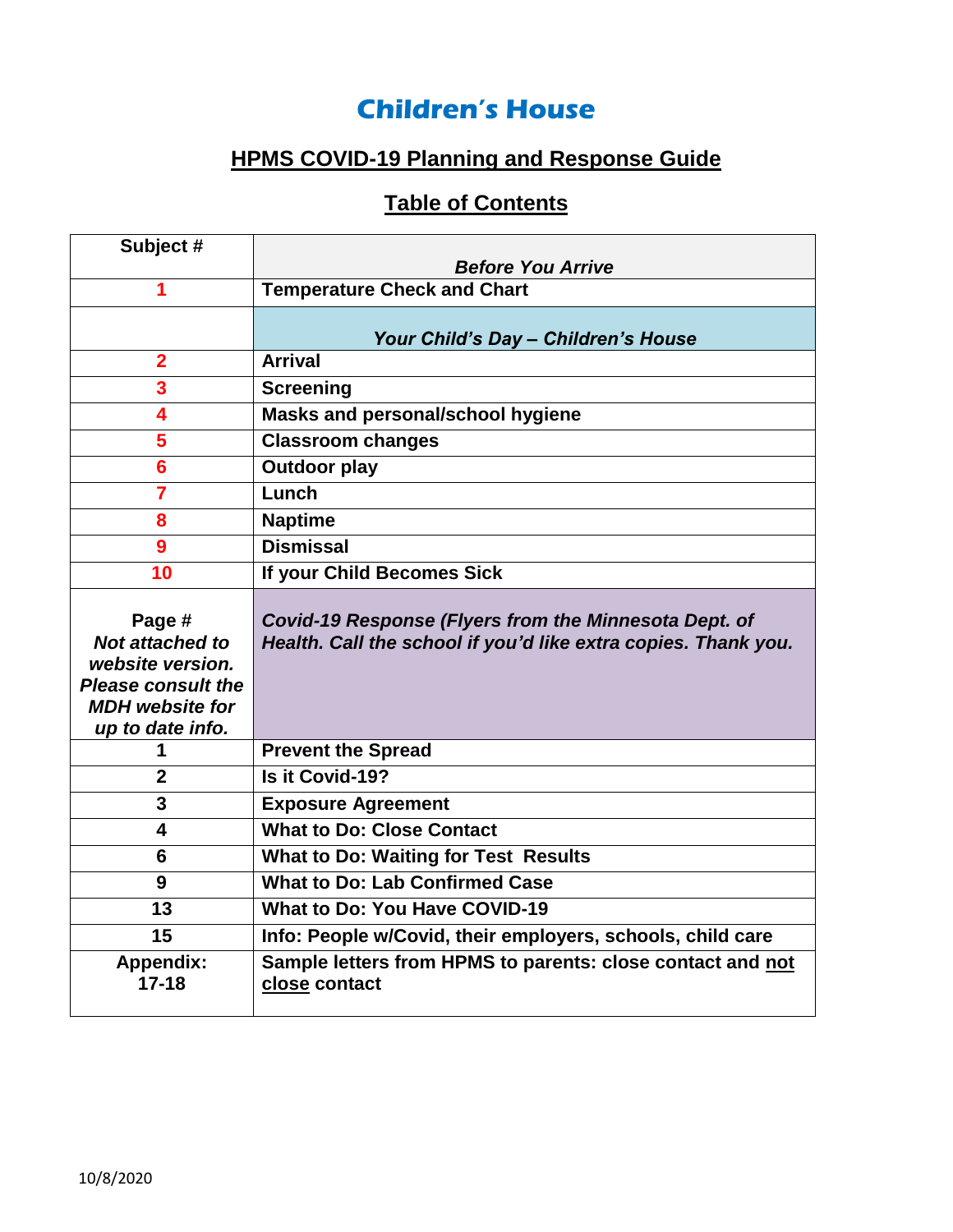#### **HPMS COVID-19 Planning and Response Guide**

Your children's health and safety is our first priority. During the COVID-19 pandemic, we have worked to create alternatives in programming for both Children's House and Toddler: first with the Busy Bee Boxes when we were closed in April and May, and now with a low-enrollment summer program that has brought children back into the school.

Our regular school year begins Tuesday, September 8. This guide outlines what to expect during this coming school year. Unprecedented times call for unprecedented solutions. As such, HPMS is making changes to our school hours, routines, environments, schedules and protocols. What will not change is our care, attention and love for each child. We will support your child's physical, intellectual, emotional and social needs always.

This guide also provides information and instructions from the Minnesota Department of Health (MDH) in response to COVID-19 possible and confirmed cases. Read the documents carefully: we will be following these steps as written by the MDH.

Thank you for taking the time to read through this guide. Please contact me with any questions, concerns, and suggestions you may have. THANK YOU for working with us to make HPMS a healthy and safe school environment for your children and our staff.

| <b>Before You Arrive</b>                                                    |
|-----------------------------------------------------------------------------|
| For <b>7</b> days before coming to school, we ask that parents and children |
| keep track of their temperatures. A temperature chart is attached.          |
| Please bring it with you on your child's first day.                         |
|                                                                             |

|                  | Your Child's Day - Children's House                                                                                                                                                                                                                                                                                                        |
|------------------|--------------------------------------------------------------------------------------------------------------------------------------------------------------------------------------------------------------------------------------------------------------------------------------------------------------------------------------------|
| <b>Arrival</b>   |                                                                                                                                                                                                                                                                                                                                            |
|                  | It's best if the same parent drops off and picks up every day.                                                                                                                                                                                                                                                                             |
| <b>Screening</b> | Daralyn's Class: 8:20-8:30 at the Summit side entrance                                                                                                                                                                                                                                                                                     |
|                  | Krystle will be conducting the health screening. Parents please wear a<br>mask and step back from your child as she/he is being screened.<br>Jenny's Class: 8:20-8:30 at the alley-side entrance<br>Tina will be conducting the health screening. Parents please wear a<br>mask and step back from your child as she/he is being screened. |
|                  |                                                                                                                                                                                                                                                                                                                                            |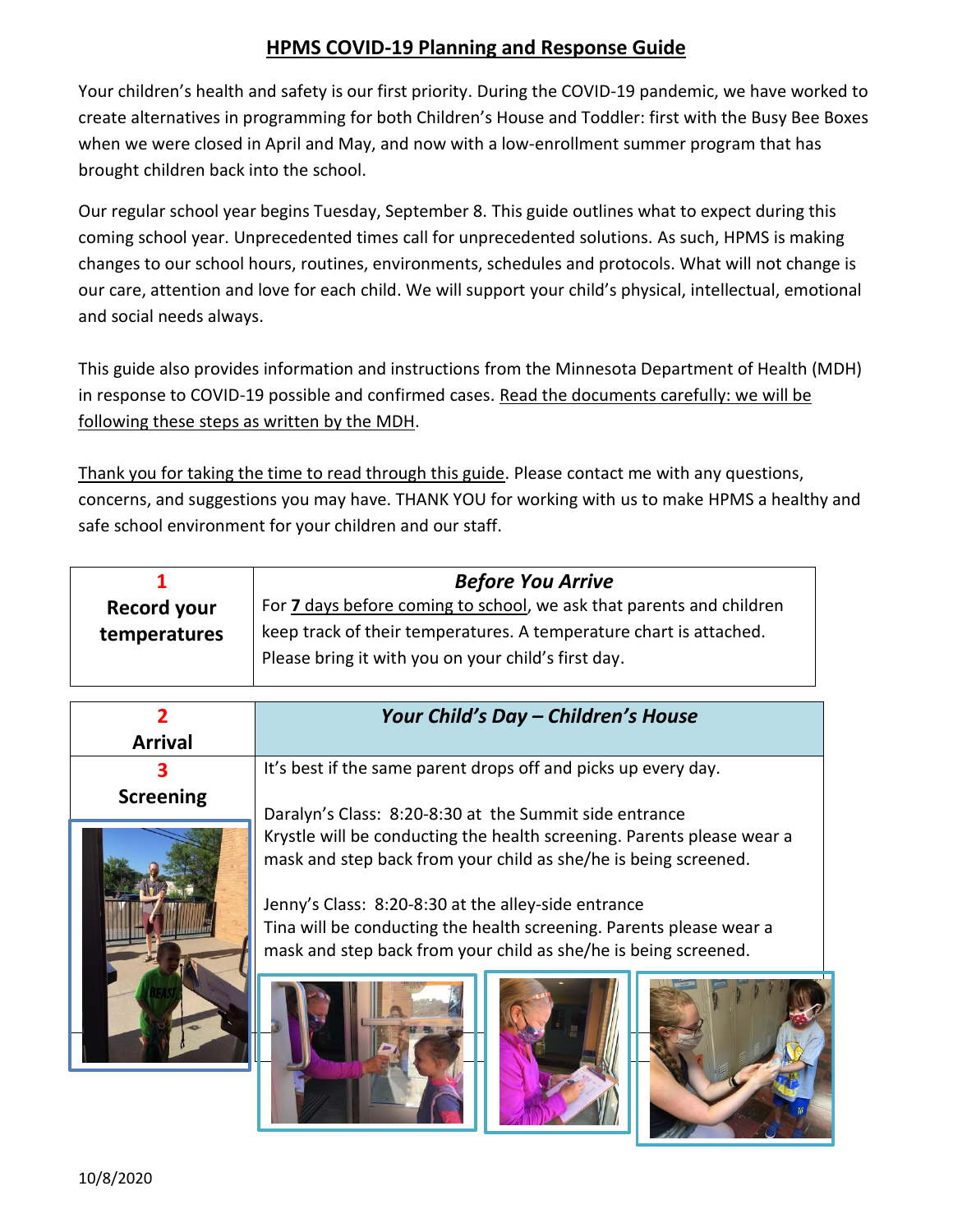| <b>Masks &amp; Personal</b><br>4 | <b>Children's House</b>                                                                                                                                                                                                                                                                                                                                                                                                                                                                                                                                                                                                                                                                                                                                                                                                                                                                                                                                                                                                                                      |
|----------------------------------|--------------------------------------------------------------------------------------------------------------------------------------------------------------------------------------------------------------------------------------------------------------------------------------------------------------------------------------------------------------------------------------------------------------------------------------------------------------------------------------------------------------------------------------------------------------------------------------------------------------------------------------------------------------------------------------------------------------------------------------------------------------------------------------------------------------------------------------------------------------------------------------------------------------------------------------------------------------------------------------------------------------------------------------------------------------|
| <b>Hygiene</b>                   | Once your child has been screened, he/she will get hand<br>sanitizer and then receive help putting on their masks. Staff<br>sanitizer their hands in-between helping each child w/their<br>mask. Staff wear masks all day. (Children take masks off at<br>lunch, nap and outside - this is when stricter social distancing<br>takes place.)<br>We have purchased masks for your children and will launder<br>them each evening. You can also send your child to school<br>with an extra mask just in case and we will keep it in their<br>locker. Think of it like indoor shoes!<br>Children will wash their hands frequently: before and after<br>snack and lunch, before and after being outside, bathroom<br>visits: all transitions and other times when necessary - after<br>doing a project, etc.<br>If sunscreen is necessary, staff will sanitize their hands in<br>between applying the lotion on each child.<br>Bathroom: the number of children in the bathroom at one<br>time is equal to the number of sinks $-3$ .<br>No drinking fountain use |
|                                  | Clean and disinfect frequently touched surfaces. Hand<br>sanitizer and tissues are readily available to staff, out of<br>child's reach.                                                                                                                                                                                                                                                                                                                                                                                                                                                                                                                                                                                                                                                                                                                                                                                                                                                                                                                      |
|                                  | Disinfectant wipes are readily available to staff, out of child's<br>reach.                                                                                                                                                                                                                                                                                                                                                                                                                                                                                                                                                                                                                                                                                                                                                                                                                                                                                                                                                                                  |
|                                  | The school is cleaned every day by our awesome janitor,<br>Gerson Mendez.                                                                                                                                                                                                                                                                                                                                                                                                                                                                                                                                                                                                                                                                                                                                                                                                                                                                                                                                                                                    |
| 5<br><b>Classrooms changes</b>   | Each classroom (Jenny, Daralyn, Nan) is limited to 12<br>children. Tables, chairs and mats will be spaced out. Snacks<br>are plated and enjoyed by one person at a time, or two w/6ft<br>distance. Each child has his/her own school supply box.<br>Disposable cups and individual water bottles will be used for<br>drinking. Windows are open and air purifiers are used.<br>Materials are disinfected after each use. Surfaces are<br>disinfected between classes.                                                                                                                                                                                                                                                                                                                                                                                                                                                                                                                                                                                        |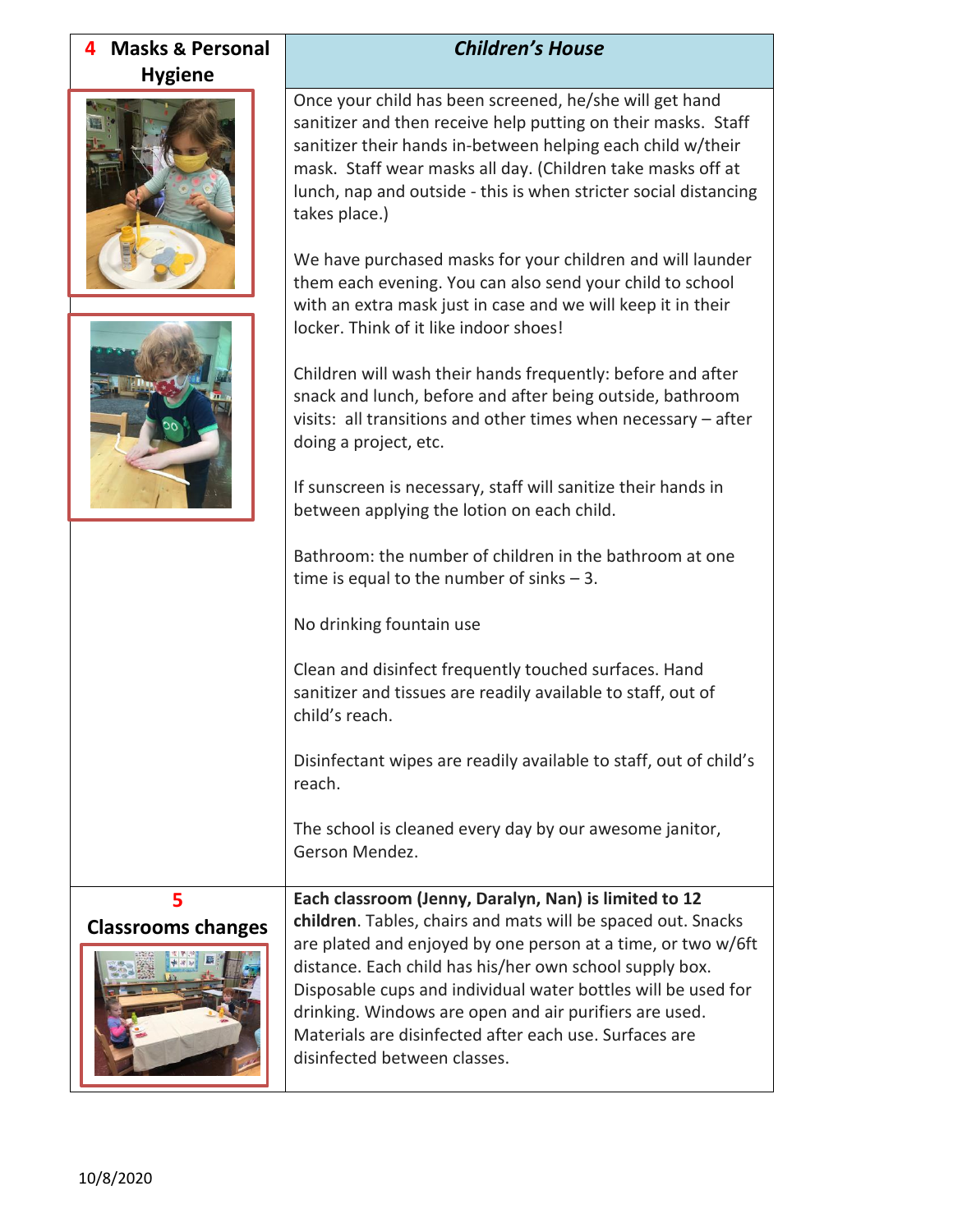| 6                                   | All children will go outside at least once a day. We will switch                                                                                                                                                                                                                                                                                                                                                                                                                                                                                                                                                                                   |
|-------------------------------------|----------------------------------------------------------------------------------------------------------------------------------------------------------------------------------------------------------------------------------------------------------------------------------------------------------------------------------------------------------------------------------------------------------------------------------------------------------------------------------------------------------------------------------------------------------------------------------------------------------------------------------------------------|
| <b>Outdoor play</b>                 | off using the field adjacent to our playground for relays and                                                                                                                                                                                                                                                                                                                                                                                                                                                                                                                                                                                      |
|                                     | games in addition to our playground. This will allow for more<br>social distance between Jenny and Daralyn's children.                                                                                                                                                                                                                                                                                                                                                                                                                                                                                                                             |
|                                     | A thick coat of mulch now covers the ground where our<br>playground equipment stands. It offers a much cushier<br>landing spot for a fall than the pea gravel could handle. The<br>sandbox has been re-built into a smaller area that includes<br>seating on two sides. Proper drainage was a definite problem                                                                                                                                                                                                                                                                                                                                     |
|                                     | on both sides of the playground. By lifting the surface and<br>installing materials that allow for good drainage, our turf and<br>mulch areas dry up much fast than before.                                                                                                                                                                                                                                                                                                                                                                                                                                                                        |
| Lunch                               | Each classroom of children will eat separately from one<br>another. There are 10 or fewer children eating with each<br>Assistant - Tina or Krystle. Outside and lunch schedules for<br>Nan are opposite of the ones for Children's House to<br>accommodate social distancing.                                                                                                                                                                                                                                                                                                                                                                      |
| 8<br><b>Quiet and Nap time</b>      | Quiet and nap time will be held in Nan's room. Nan will read<br>the children stories and play soft music and meditation<br>stories. The cots will be spaced at a 3-foot radius around each<br>child. Children can bring a light blanket and one plush toy.<br>Nap bags are provided by HPMS and labeled w/their locker<br>animal. Nap bags stay in each child's locker before and right<br>after naptime. Your child's nap items go home on Fridays for<br>cleaning or more often as needed.                                                                                                                                                       |
| 9<br><b>Dismissal</b>               | We will bring your child to you! Pick-up is the same side of<br>the building as drop off. We will follow your pick-up schedule<br>and a staff member will walk your child to you. If you are<br>picking up at a different time than usual, give us a call and<br>we'll meet you outside.                                                                                                                                                                                                                                                                                                                                                           |
| 10<br>If your child becomes<br>sick | If we see signs of illness - even if it's mild, we will call you and<br>ask that you pick up your child within 30 minutes. We have<br>set aside a separate space (front bench/front hallway) to<br>bring a sick child while waiting to be picked up. Keep in close<br>contact with us during the time that your child is sick.<br>Let us know about any illness in your contact circle.<br>Parents: please read the next section of this guide for what<br>to do should there be a question or confirmation of Covid-19<br>infection at the school. We will be following the protocols<br>established by the Minnesota Department of Health (MDH). |